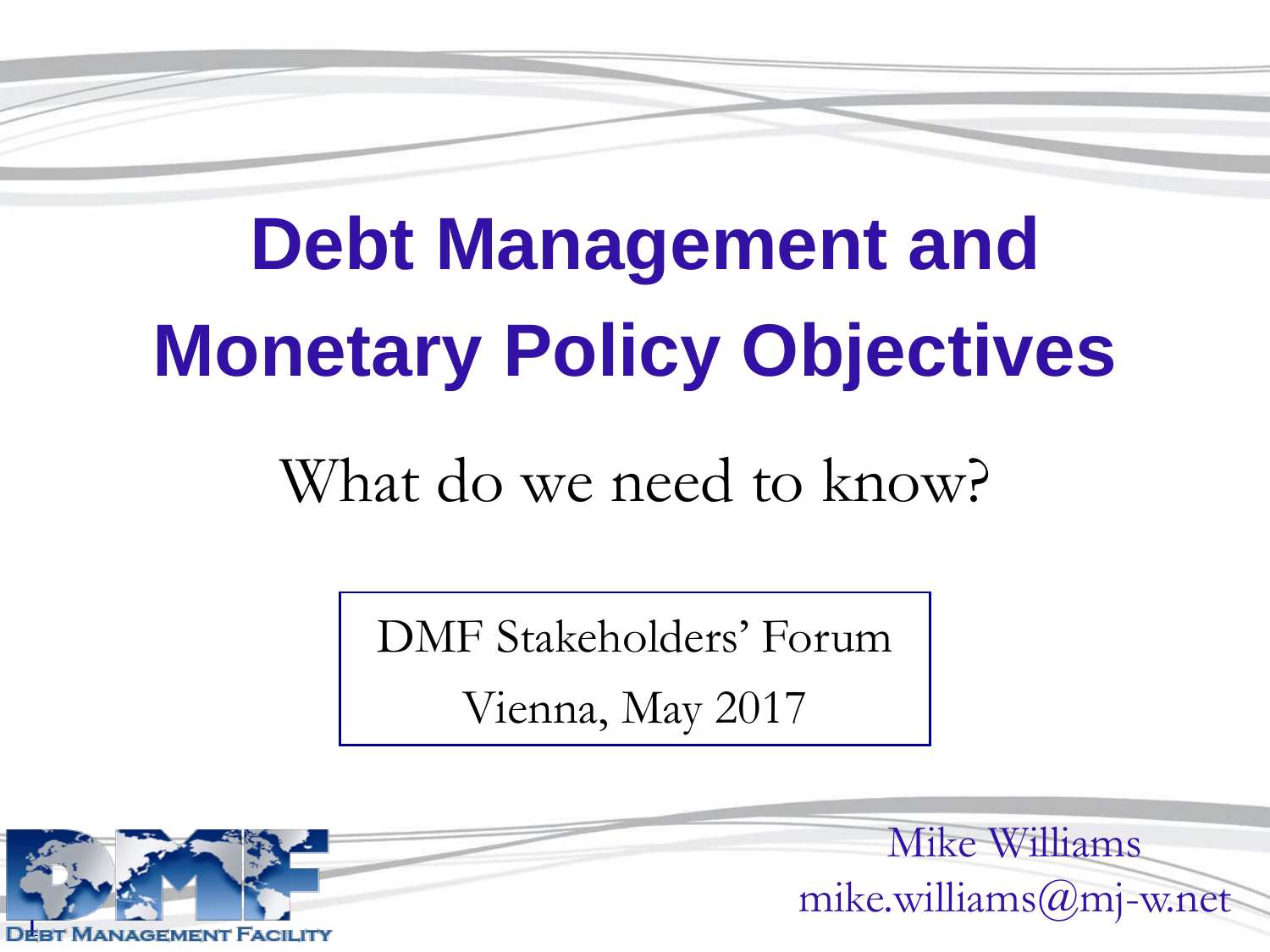# **Central Banks and Finance Ministries: Managing the "Potential Conflict"**

- Different policy objectives and operational requirements
	- Strains between fiscal/debt policies and monetary policies
	- Inconsistent objectives for different parts of government balance sheet
	- Operational conflicts or clashes including central bank reluctance to see MoF taking a bigger role
- Common interests
	- Efficient debt, cash and monetary policy operations
	- Development of the financial market, especially money market
	- Avoiding market disruption or
- Requires  **Confusion** Requires **Confusion** 
	- Clarity and understandings about responsibilities, objectives & interactions – Backed by effective governance and coordination arrangements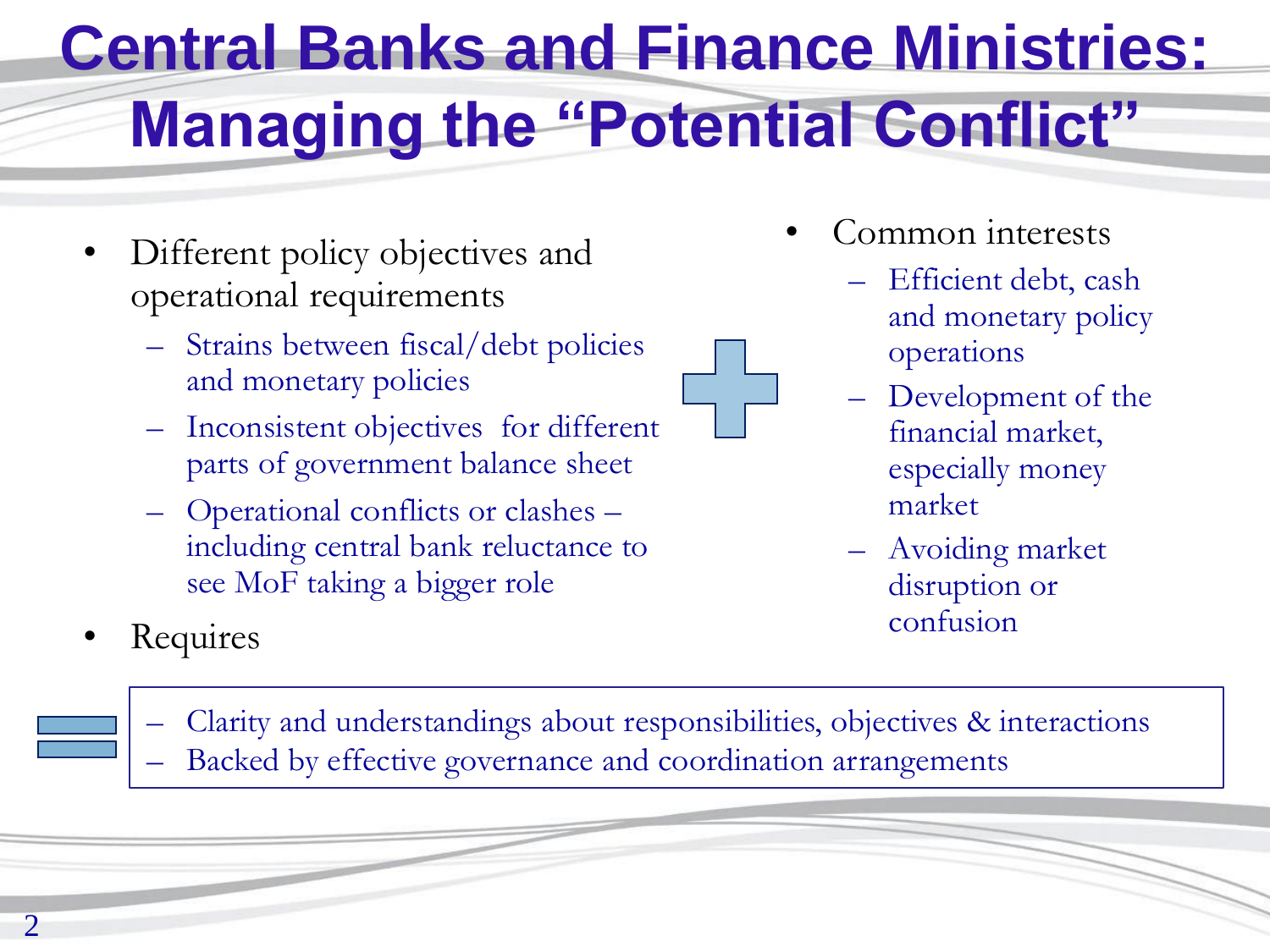# **An Overview – Policy and Operational Interaction**

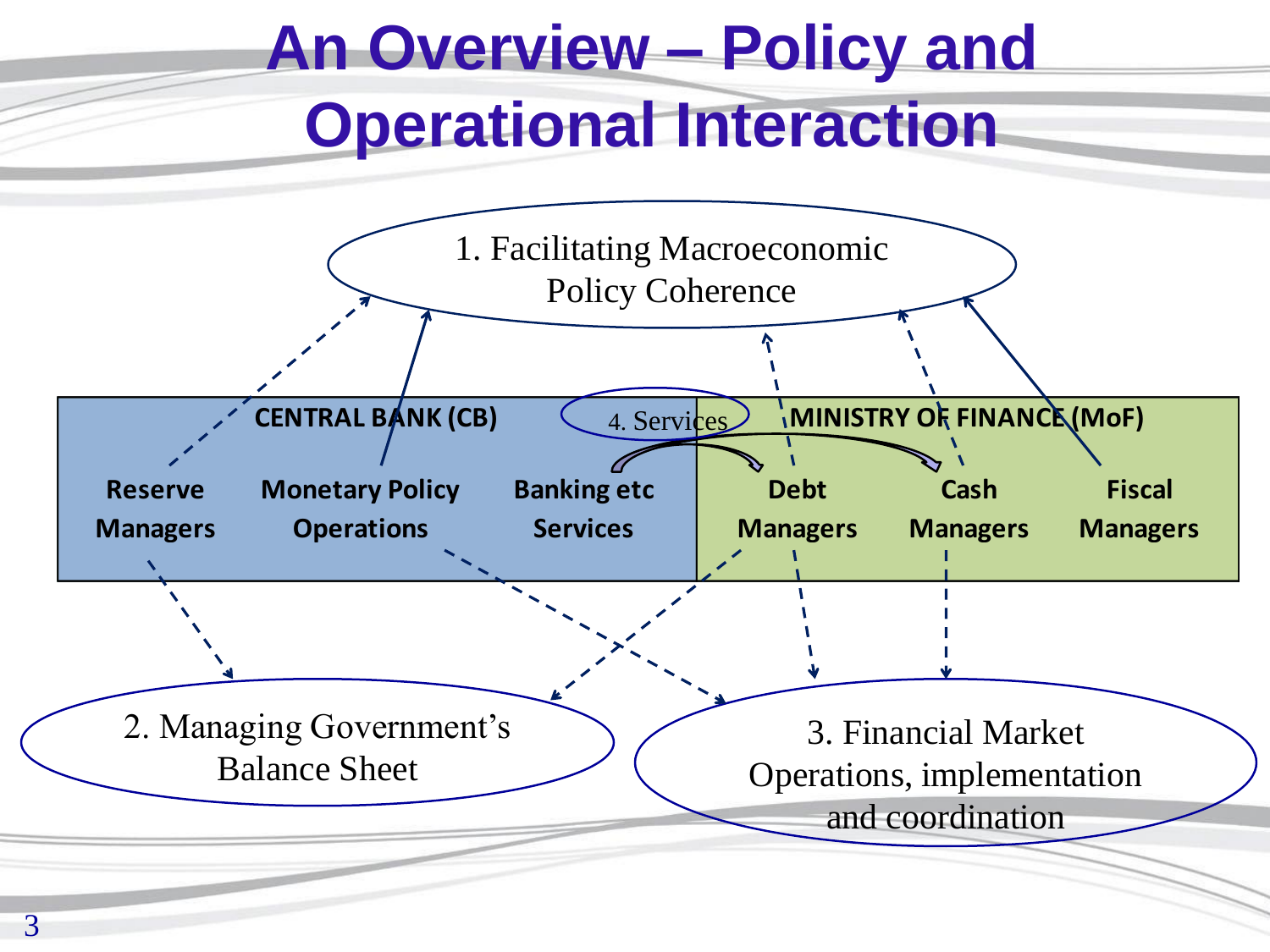### **Macroeconomic Policy Roles**

- Policy separation: monetary policy v fiscal, debt, cash management policies
	- Different instruments for different objectives facilitates greater transparency, predictability, credibility, and accountability
- Protecting "independence" of CB still requires high level policy coherence
	- Debt & cash operations may affect monetary policy operations & revers versa
		- Particularly in less liquid markets
		- Even in developed markets, model under strain recently from QE affects shape of yield curve, may affect debt management operations
- Policy separation therefore still requires mechanisms to facilitate high-level policy coherence. Variety of mechanisms:
	- Eurozone stability and growth pact, Fiscal Responsibility Laws, MoF observers on Monetary Policy Committee…..
	- Many under strain during financial crisis and since
- In middle income countries (less so in OECD) potential use of Public Debt Committee (PDC) or similar to facilitate coordination – see later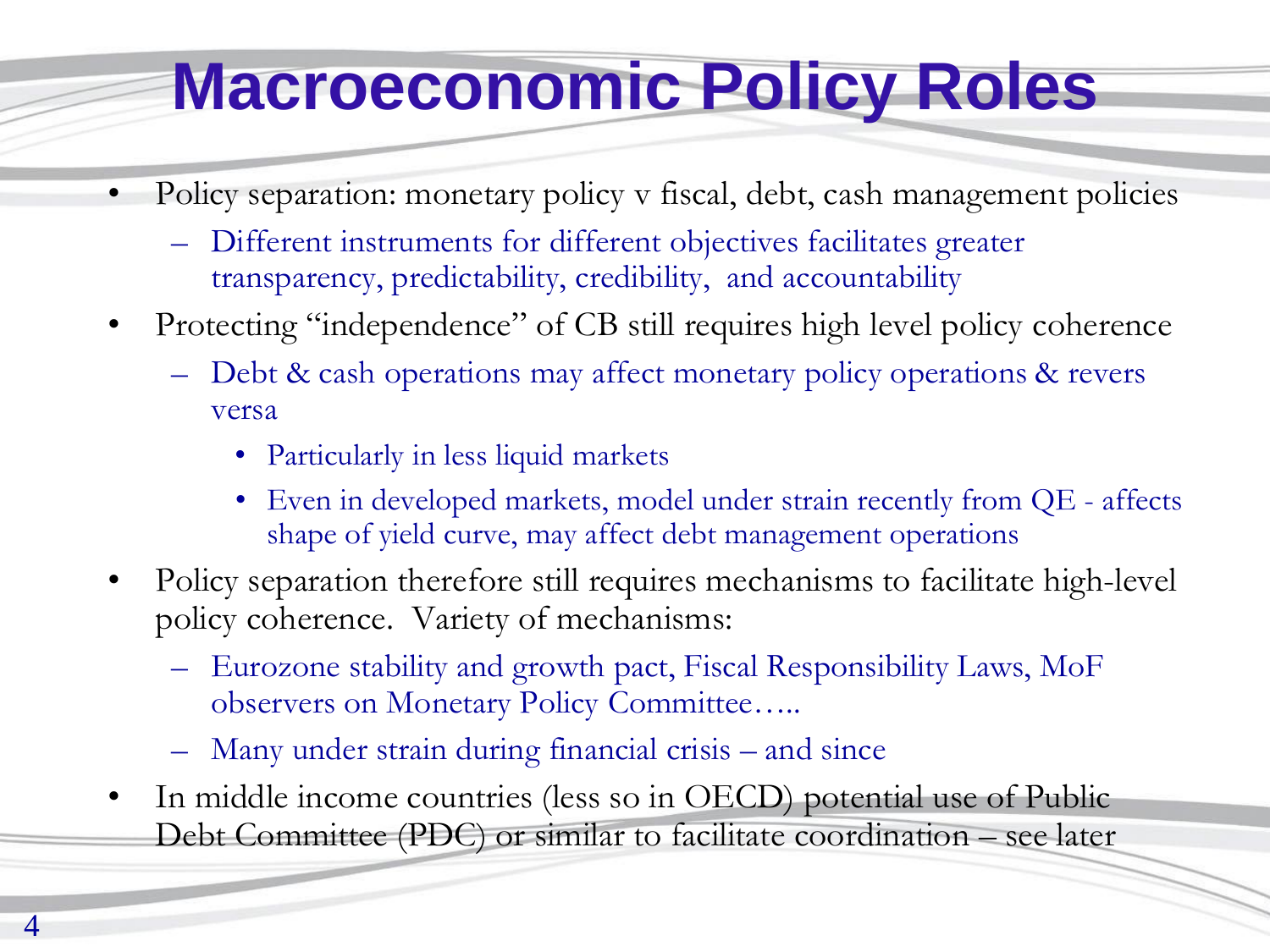## **Debt Management Strategy (DMS)**

- Development of the Debt Management Strategy
	- All countries increasingly taking account of structure of assets as well as liabilities
	- Risk minimized when characteristics of assets and liabilities match
- Important analytically; but can be problematical
	- Substantial assets (FX reserves) under control of CB not MoF
- CB should be consulted in preparation of DMS
	- Identify conflicts with monetary policy, comment on financial market realism
	- But often reluctant to bring FX assets into purview a governance challenge
- Annual borrowing plan (ABP) prepared by MoF
	- MoF also prepares more detailed quarterly calendar, and should lead on consultation with market and relationship with primary dealers
	- ABP in consultation with central bank; but may be reluctant to leave it at that
- Public Debt Committee or similar again has a potential role to facilitate coordination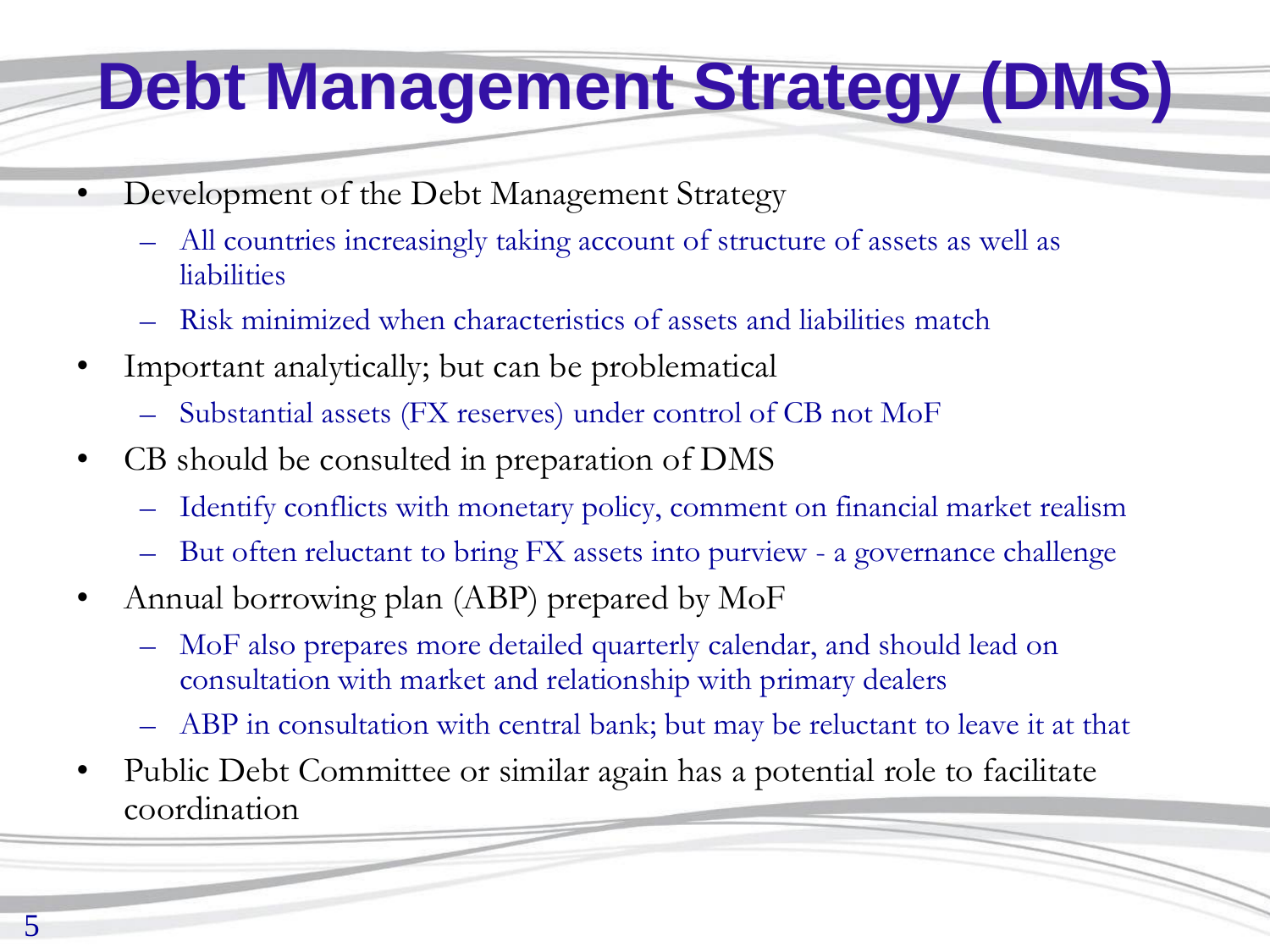### **Coordination Structures: Operations and Services**

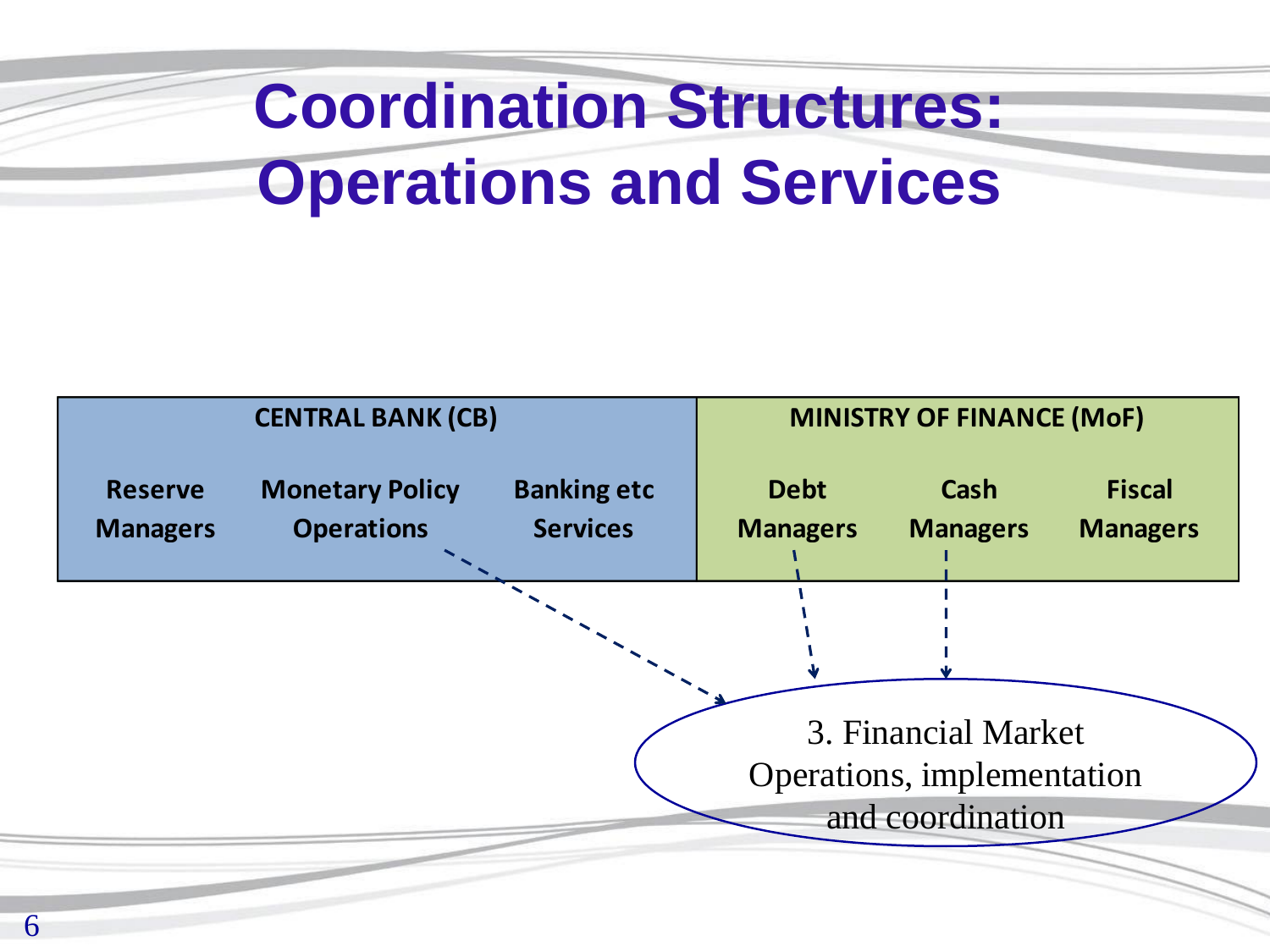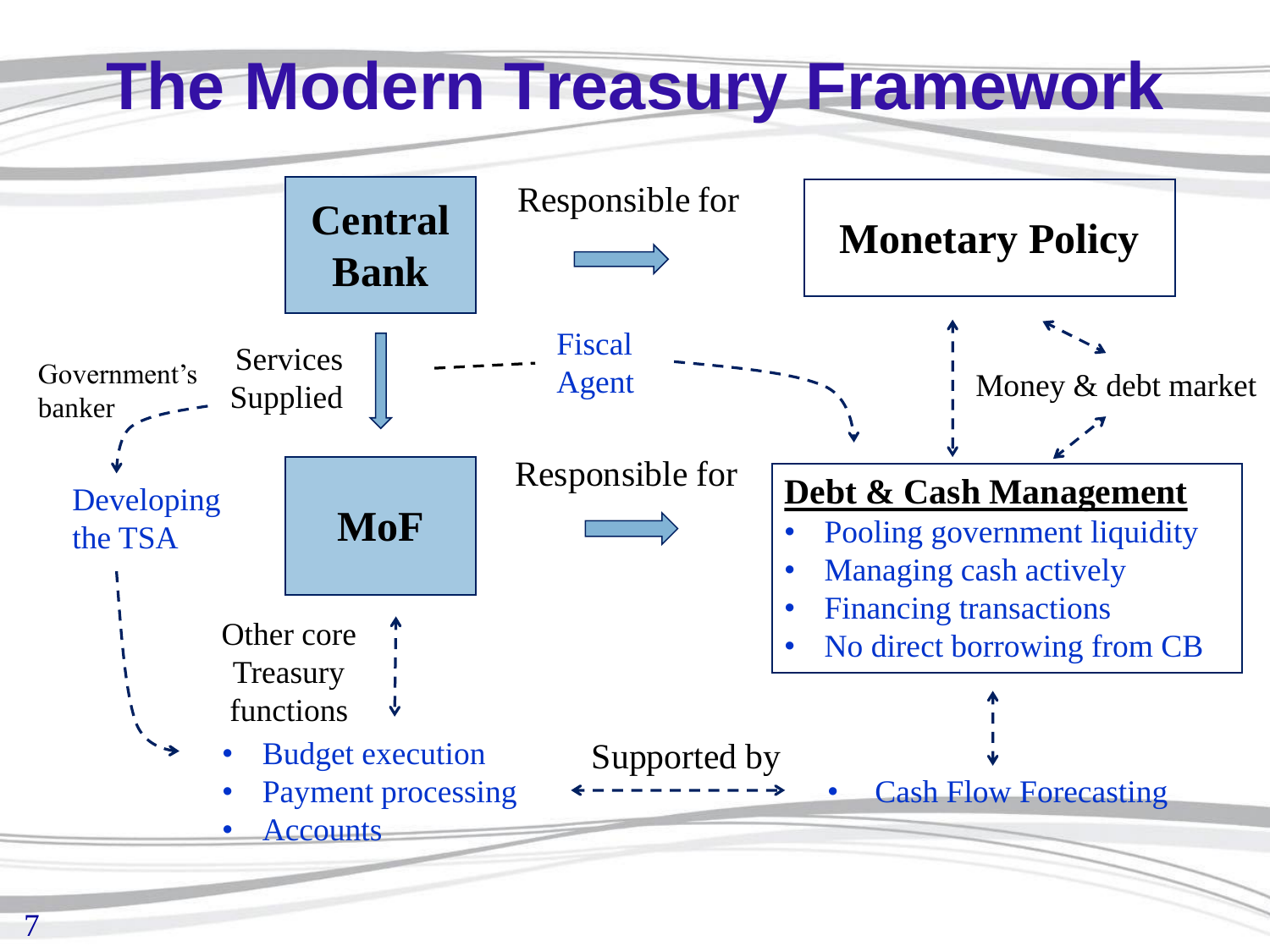### **Implications for Central Bank**

- Bank may remain as fiscal agent
	- Risk of imposing own policy views, market signalling
	- Clarity and predictability important, avoid market perception of conflict of interest
- As cash management develops
	- Movement of liquidity away from the banking system, although Treasury will reduce cash balances, recycle to banks
	- Reduced volatility of cash balances will benefit CB the counterpart is reduced volatility in banking sector liquidity
- Coordination and cooperation
	- Clarity on responsibilities and information flows
	- Operational interactions eg auction timings and roles
	- Mutual development of money and debt market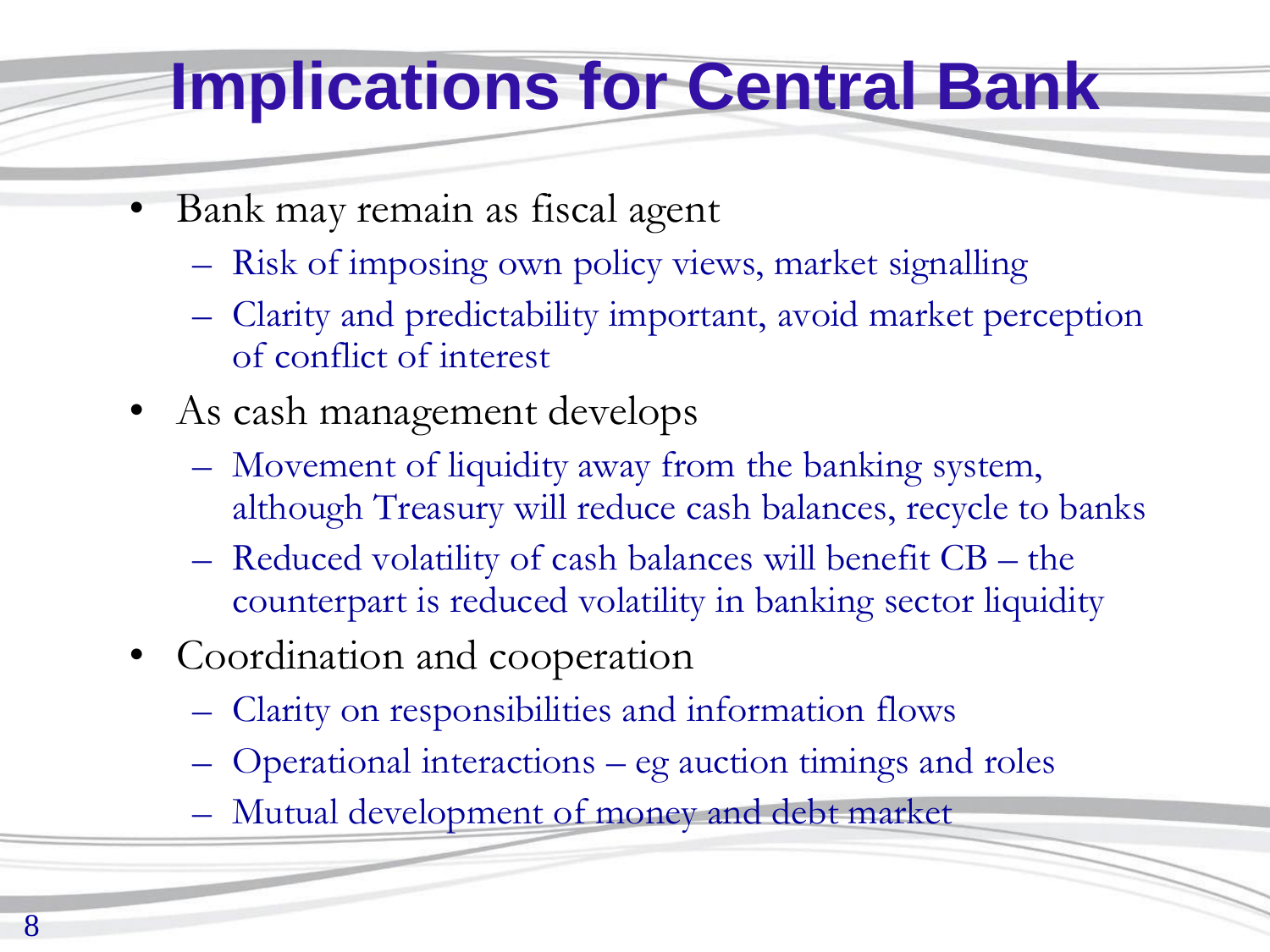# **Common Interest in Money and Debt Market Development**

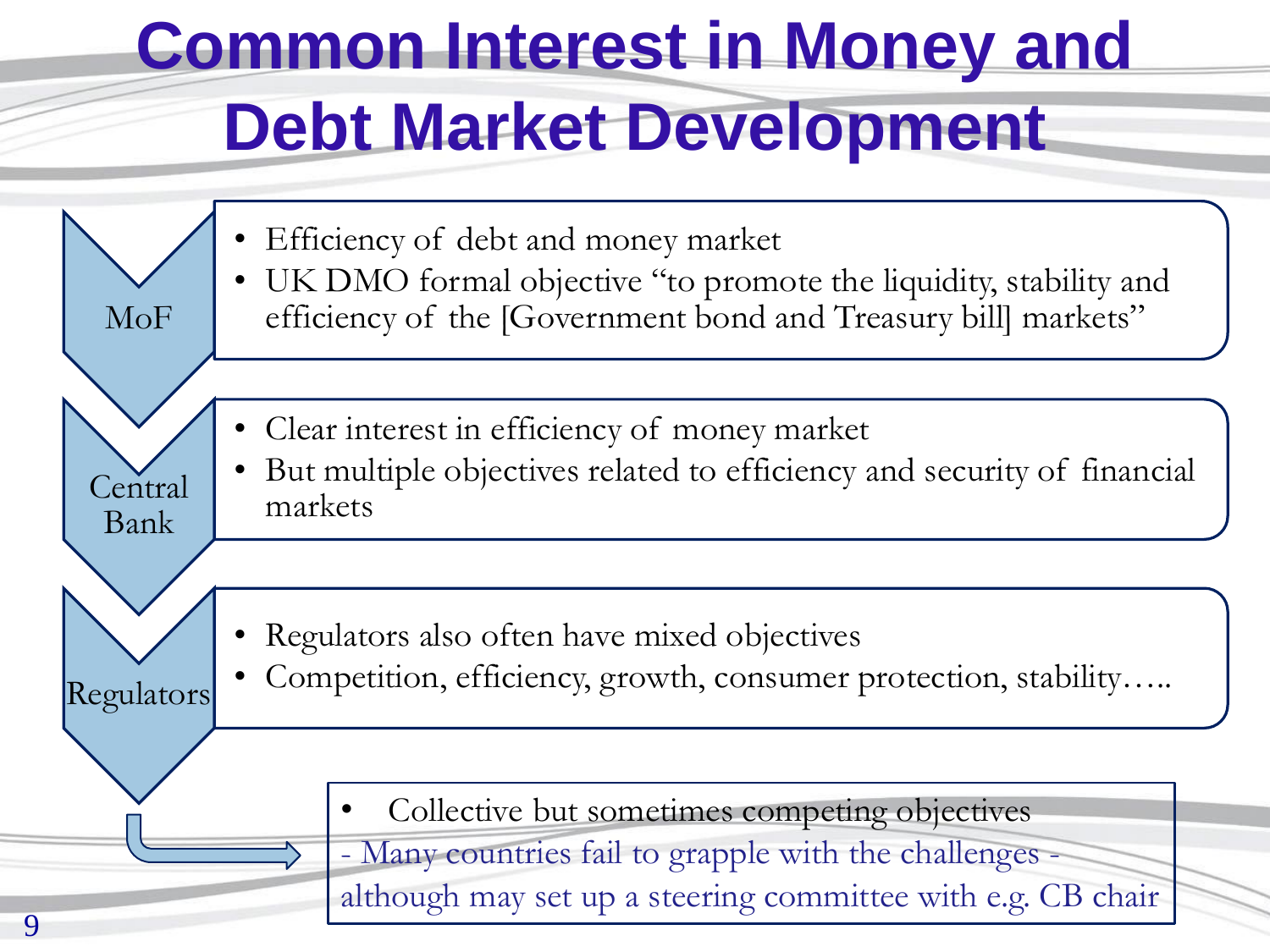#### **Some Specific Sources of Tension**

- Choice of instrument
	- Use of index-linked bonds
	- CBs do not always accept case for active cash management
		- Active cash management is demanding and risky; CB concerned about "competence" of government – e.g. in cash flow forecasting, ability to intervene properly, wrongly signalling to market
- Timing and amounts of Government auctions should fit with central bank's monetary policy operations
	- Avoid draining/supplying liquidity simultaneously
	- Government cash flow forecasts support monetary policy
- Central bank bills (CBbills) alongside Tbills risks fragmentation of secondary market liquidity
	- end up costing both institutions more, as liquidity in both is limited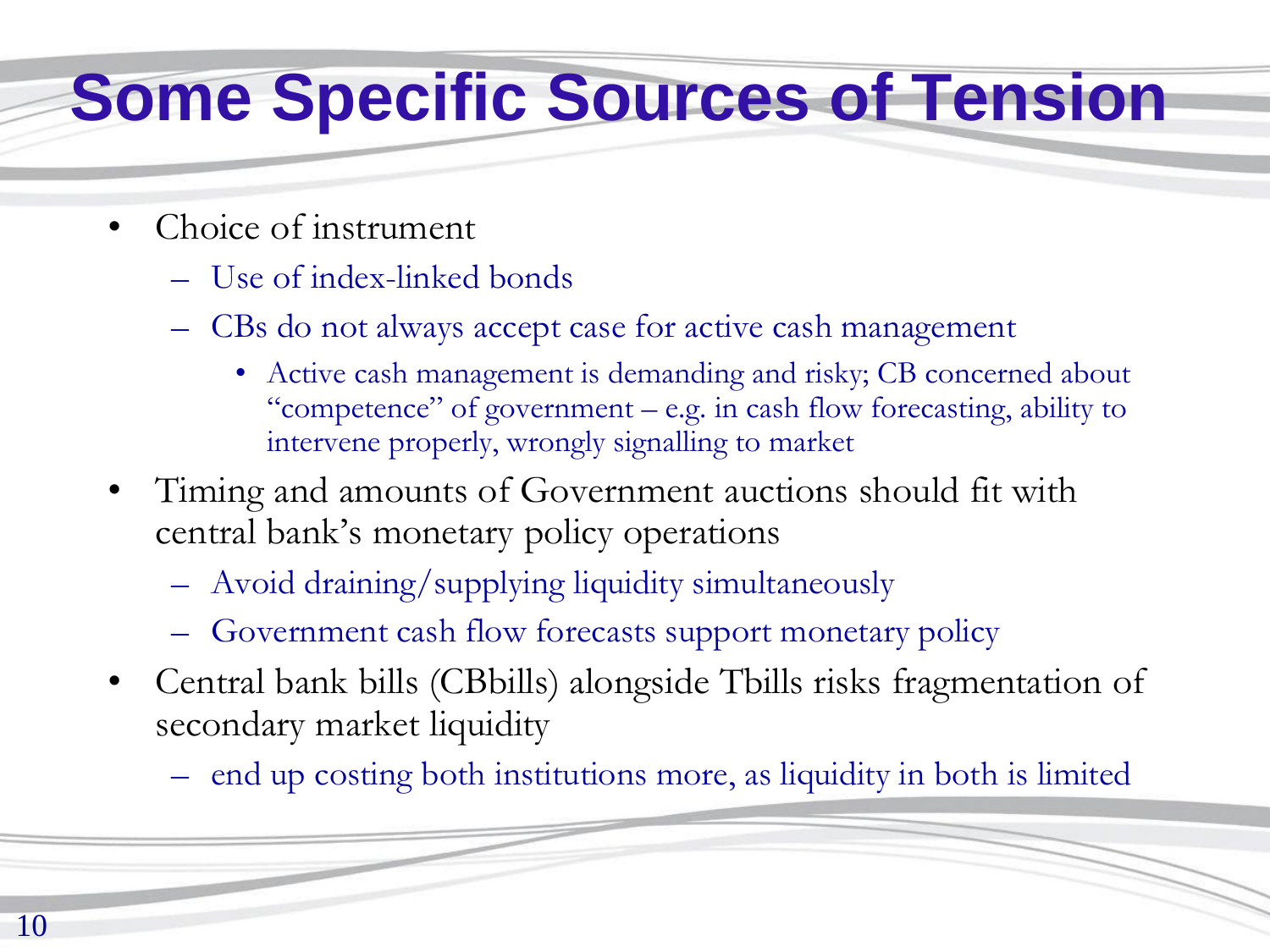#### **Treasury bills or Central Bank bills?**

- Important issue in many countries
	- Build up in domestic liquidly

11

- Linked with FX inflows (and unwillingness to let exchange rate float)
- Central bank issues own bills since lacks other tools to absorb liquidity
- May be possible to mitigate problem by central bank and MoF agreeing to issue paper of different maturity
- MoF can overfund the borrowing requirement, by issuing extra Tbills or Tbonds
- More tailored approach [does require trust between MoF & CB]
	- The MoF sells additional Tbills at the request of the central bank, as an add-on to the normal auction,
	- Sterilize the proceeds by holding them in a separate account at the central bank, remunerated at the discount rate set in the bill auction.

– Arrangement and amounts involved must be made transparent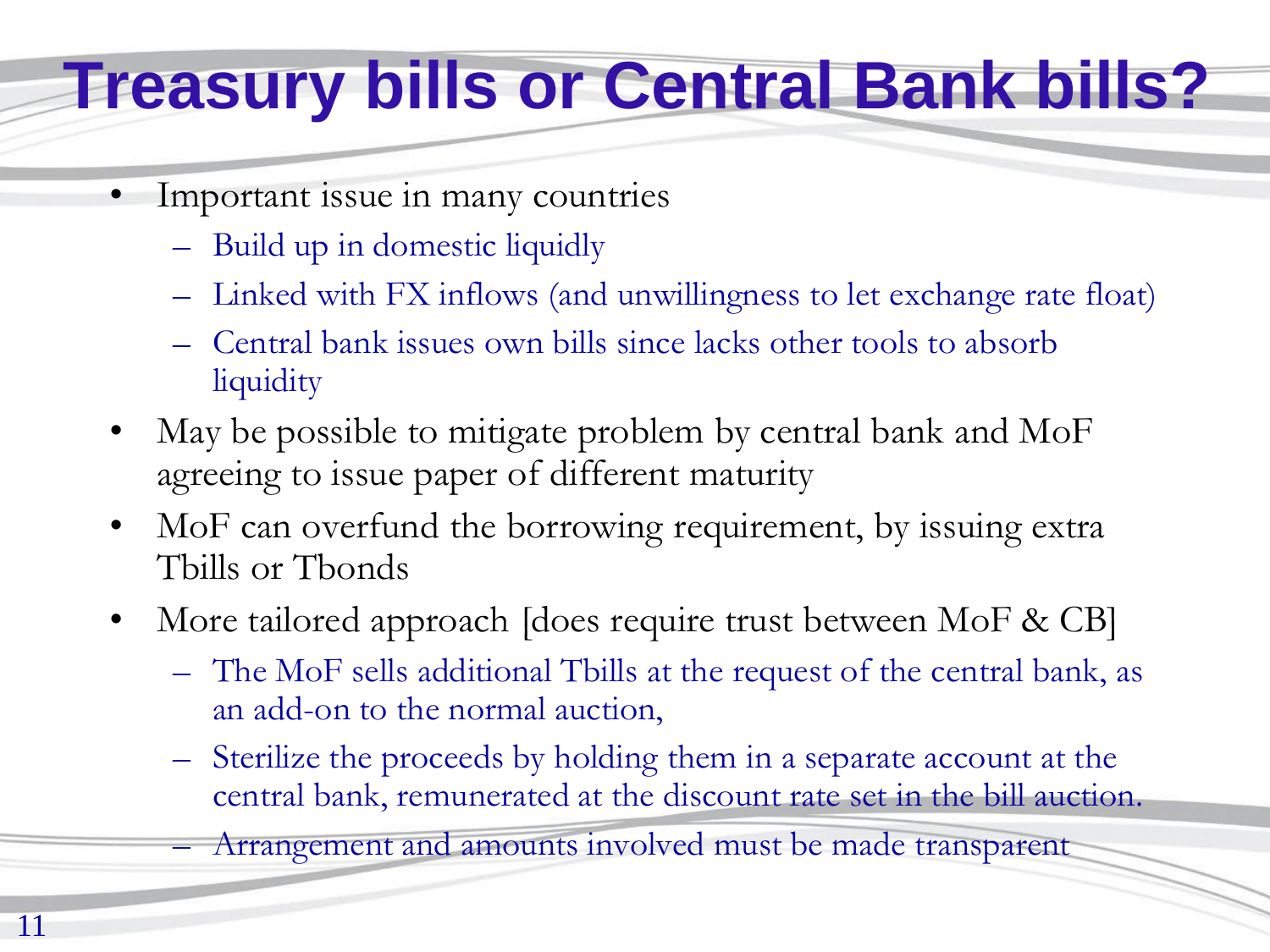### **Some Other Policy Issues**

- Interest on TSA balance and other deposits at CB
	- International experience varies, but best practice to pay a marketrelated rate:
		- Improves accounting transparency, avoids the implicit cross-subsidy associated with administered rates.
		- Removes the incentive for the MoF to take economically inappropriate decisions, eg placing funds in commercial banks with low credit ratings.
		- Similarly, in the interests of transparency and proper financial incentives the MoF should pay transaction-related fees
- Any use of overdraft must be defined term, rate, repayment etc
- Structural surpluses wealth funds, fiscal reserve funds etc may be managed separately
	- On or off CB's balance sheet [Peru, Trinidad, Botswana]
	- In both cases need transparent governance, agreement on objectives, asset allocation, reporting etc
	- Funds on CB's balance sheet complicate ALM analysis as above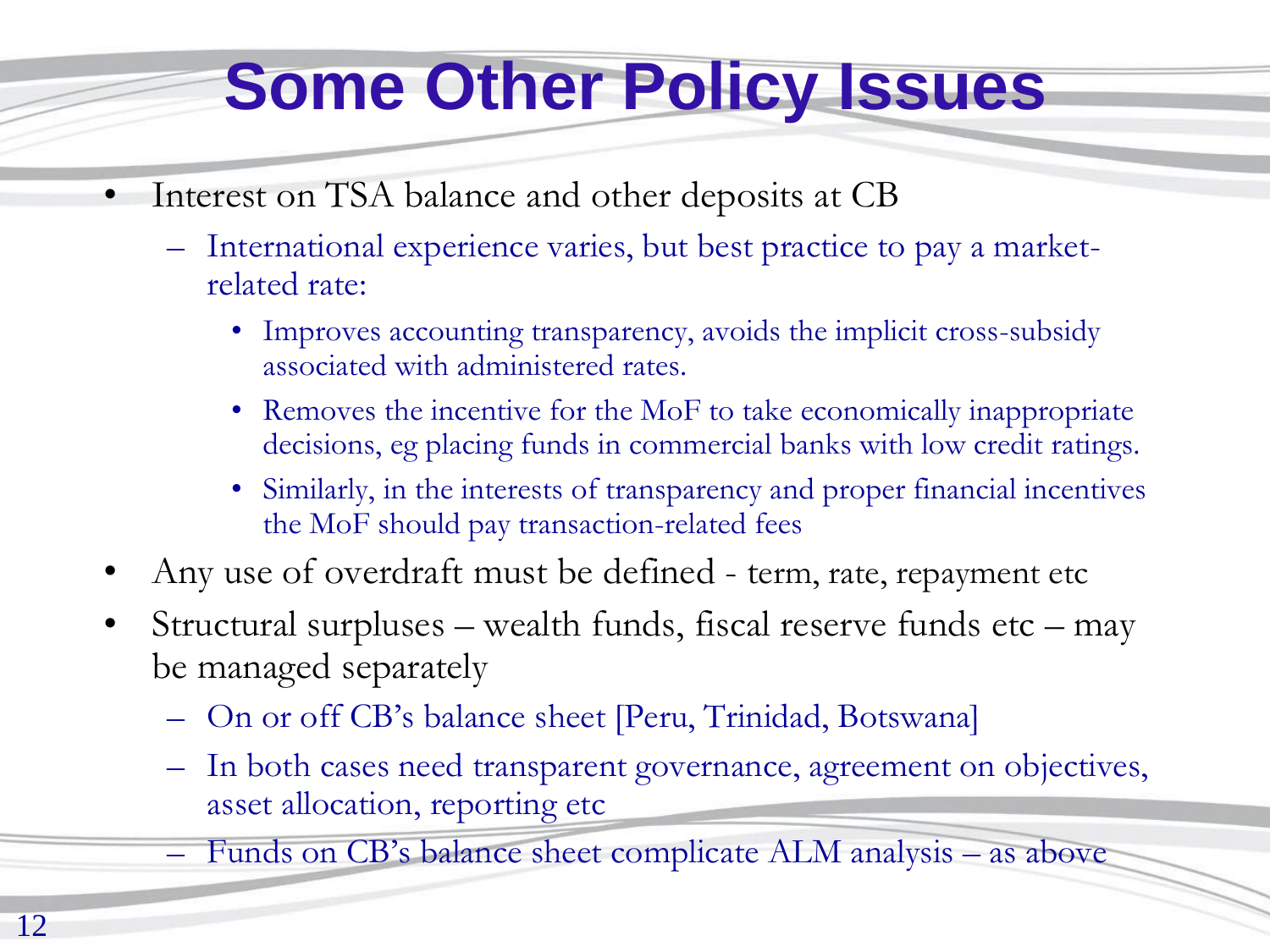### **Coordination**

#### **Mechanisms**

- Formalize objectives and understandings
	- Legislation, Decrees, Regulations, etc
	- Terms of reference of committees and working groups
	- Memorandums of Understanding (MoU) on operations
	- Service level agreements (SLAs)
- Treasury "ownership" functions logically separate
	- Financial performance of CB, dividend rules capitalization, etc
	- Best managed separately from operational interactions

#### **Structures**

- Must cover both policy and operations
- At different levels
	- Minister/Governor
		- Handle high level policy issues, firefighting
		- Identify areas for cooperation
	- Formal committee structures, e.g.
		- Public Debt Committee for high level policy coherence
		- Cash Coordination Committee for daily or weekly operations
	- Technical working groups, day to day cooperation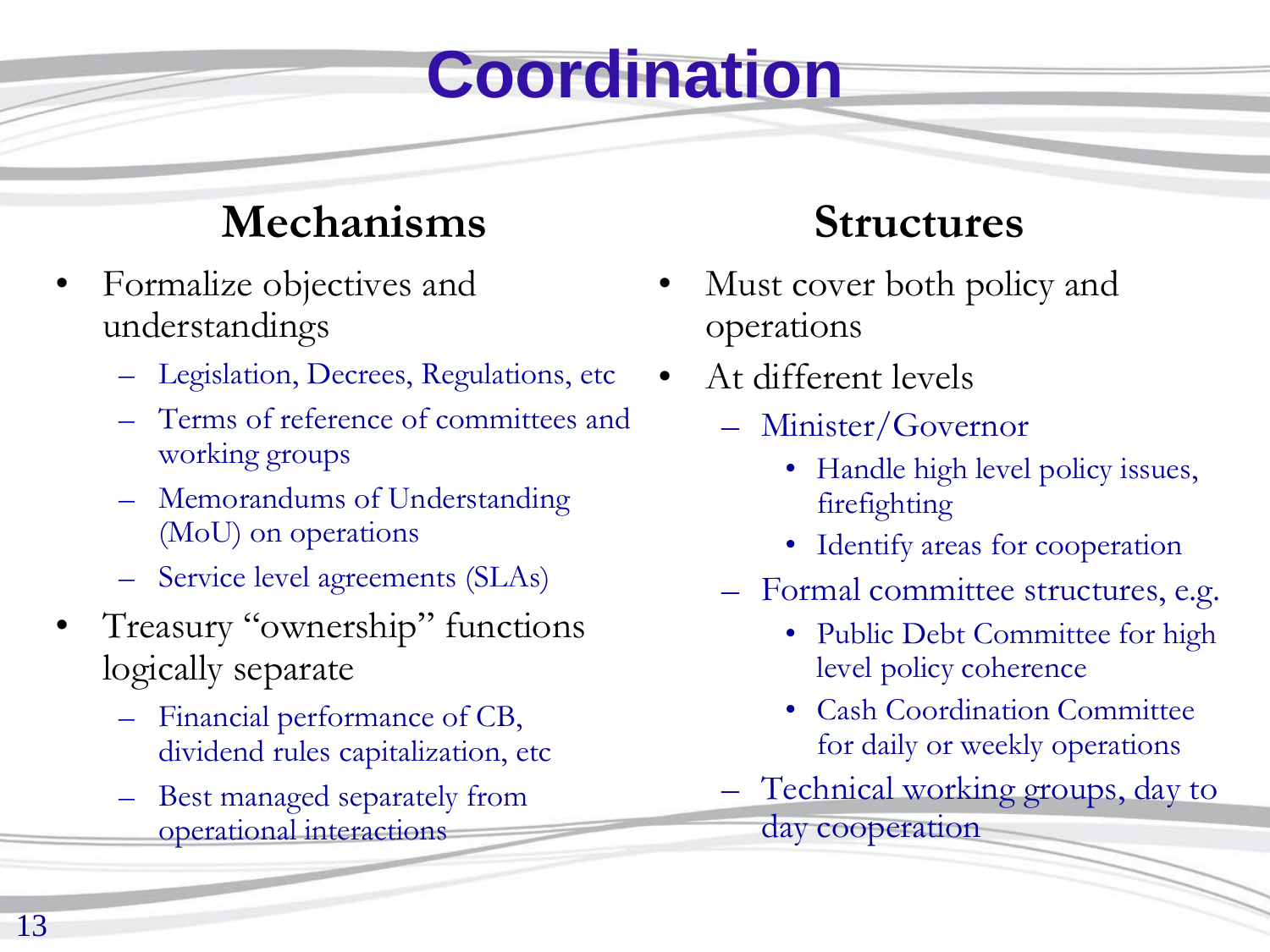### **Role of Public Debt Committee (PDC)**

- Main role is approval of DMS [and ABP]
	- Mandating those responsible for strategy execution; setting targets and objectives; and subsequent monitoring of performance
- Chaired by the Finance Minister (or senior official): includes representatives from Treasury, Macro-Fiscal and Central Bank): Debt management team is Secretariat
- Note that the Committee:
	- Facilitates separation of policy formation from execution with benefits to clarity and credibility
	- Ensures DMS is consistent with the thrust of macro-economic and fiscal policy more generally – and does not conflict with monetary policy
	- Helps to buttress operational independence of debt managers, reducing risk that CB (or others) will second-guess or intervene in debt management decisions once the strategy has been set
- Cash Coordination Committee
	- Sub-committee of PDC or meeting separately
	- In any event, must be a mechanism to pass cash flows to CB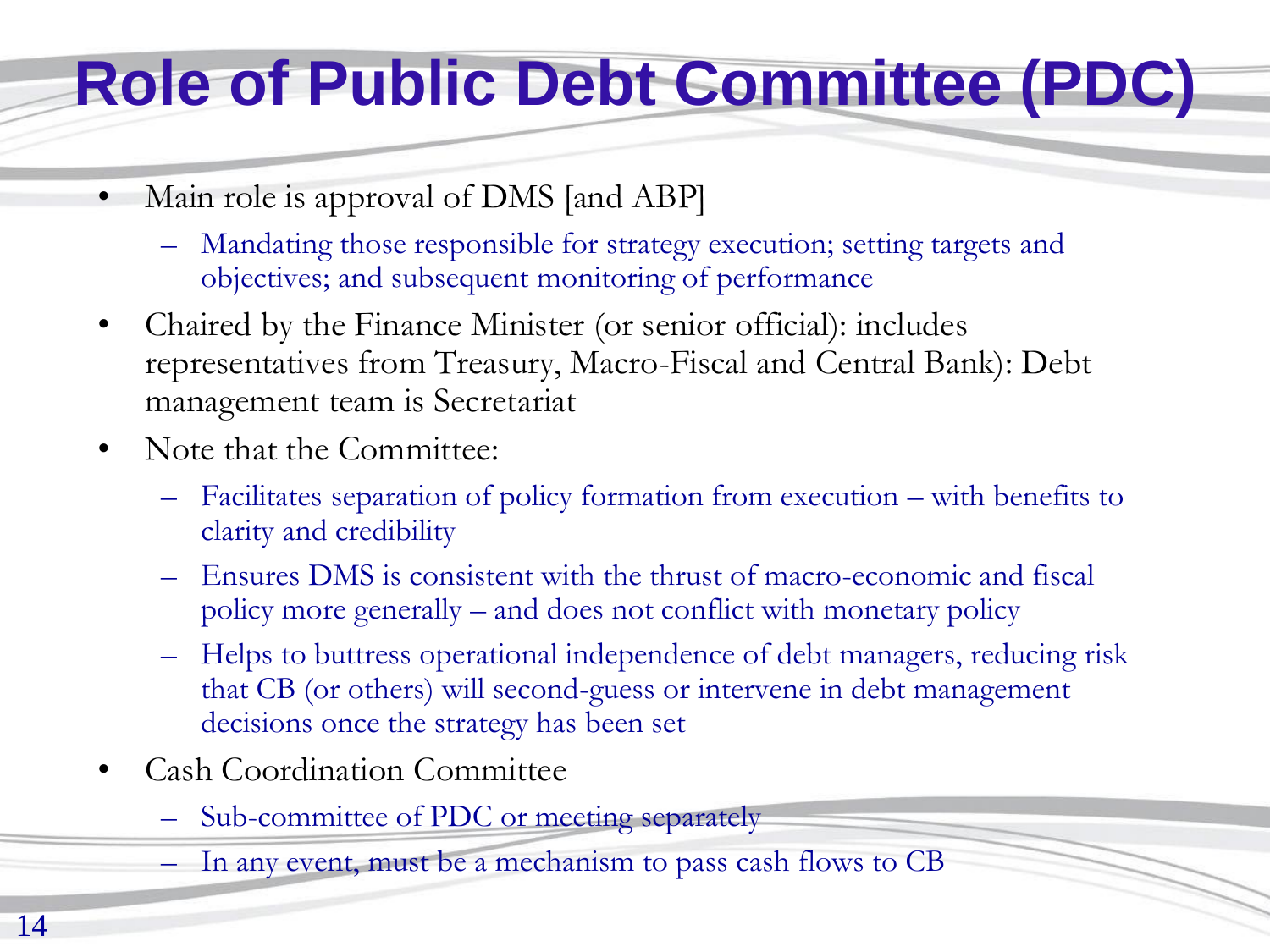#### **Some Issues for the MoU and SLA**

#### **MoU**

- Joint program for the development of the money market
- How the CB reports its and the market's views about the debt and cash management program and operations (e.g. via PDC)
- Management of PDs / auction counterparties
- Payment of interest on MoF balances at CB
- Information exchanges, respective responsibilities
- Determinants of e.g. the timing of respective auctions and the associated market announcements and any prior warning
- Where the treasury is able to borrow from the CB], understandings of the limits (sums, maturities, ability to roll over etc.)

#### **SLA**

- Includes performance indicators or quantitative targets
- Some examples of issues covered
	- Notice that both sides give of any change in the auction pattern or timetable
	- Turnaround times by CB in handling transactions, e.g. as fiscal or settlement agent.
	- Details of information flows in either direction, with intended timing, e.g. of cash flow forecasts or transactions across the TSA.
	- The basis of calculation of fees paid for the services (potentially covering compensation for any failure to meet the specified service)
	- Exchange of risk-related information (including audit information)
	- The handling of any business continuity problem